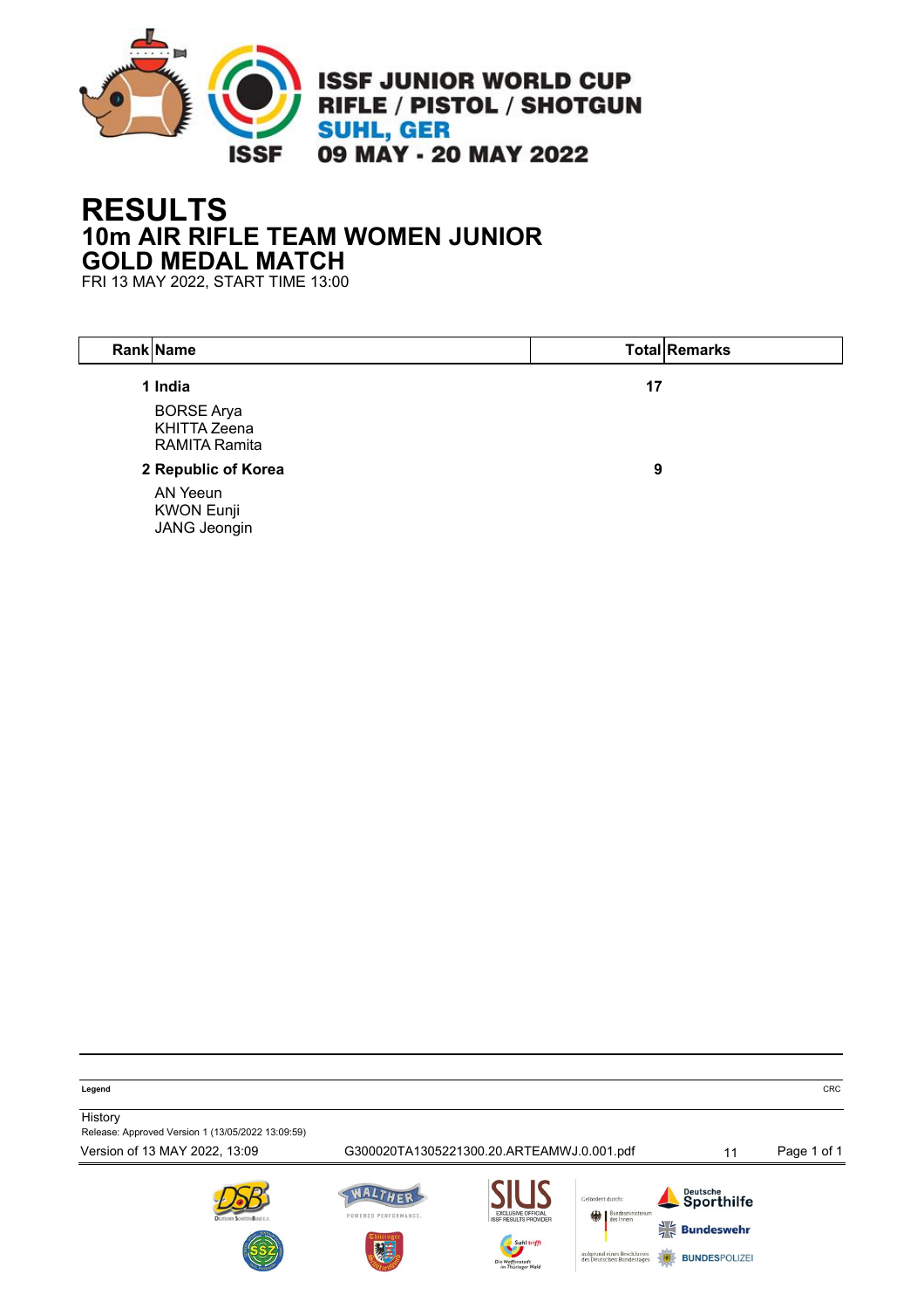

# **RESULTS 10m AIR RIFLE TEAM WOMEN JUNIOR BRONZE MEDAL MATCH**

FRI 13 MAY 2022, START TIME 12:30

| Rank Name                                                                           |    | <b>Total Remarks</b> |
|-------------------------------------------------------------------------------------|----|----------------------|
| 1 Italy<br><b>CECCARELLO Sofia</b><br><b>LEPRI Virginia</b><br><b>SCHIAVON Anna</b> | 16 |                      |
| 2 Poland                                                                            | 10 |                      |
| PIOTROWSKA Julia Ewa<br>GAWENDA Maja Magdalena<br>SMIETANSKA Alicja                 |    |                      |

**Legend** CRC

**History** 

Release: Approved Version 1 (13/05/2022 12:43:01)

Version of 13 MAY 2022, 12:43 B300010TA1305221230.20.ARTEAMWJ.0.001.pdf 11 Page 1 of 1







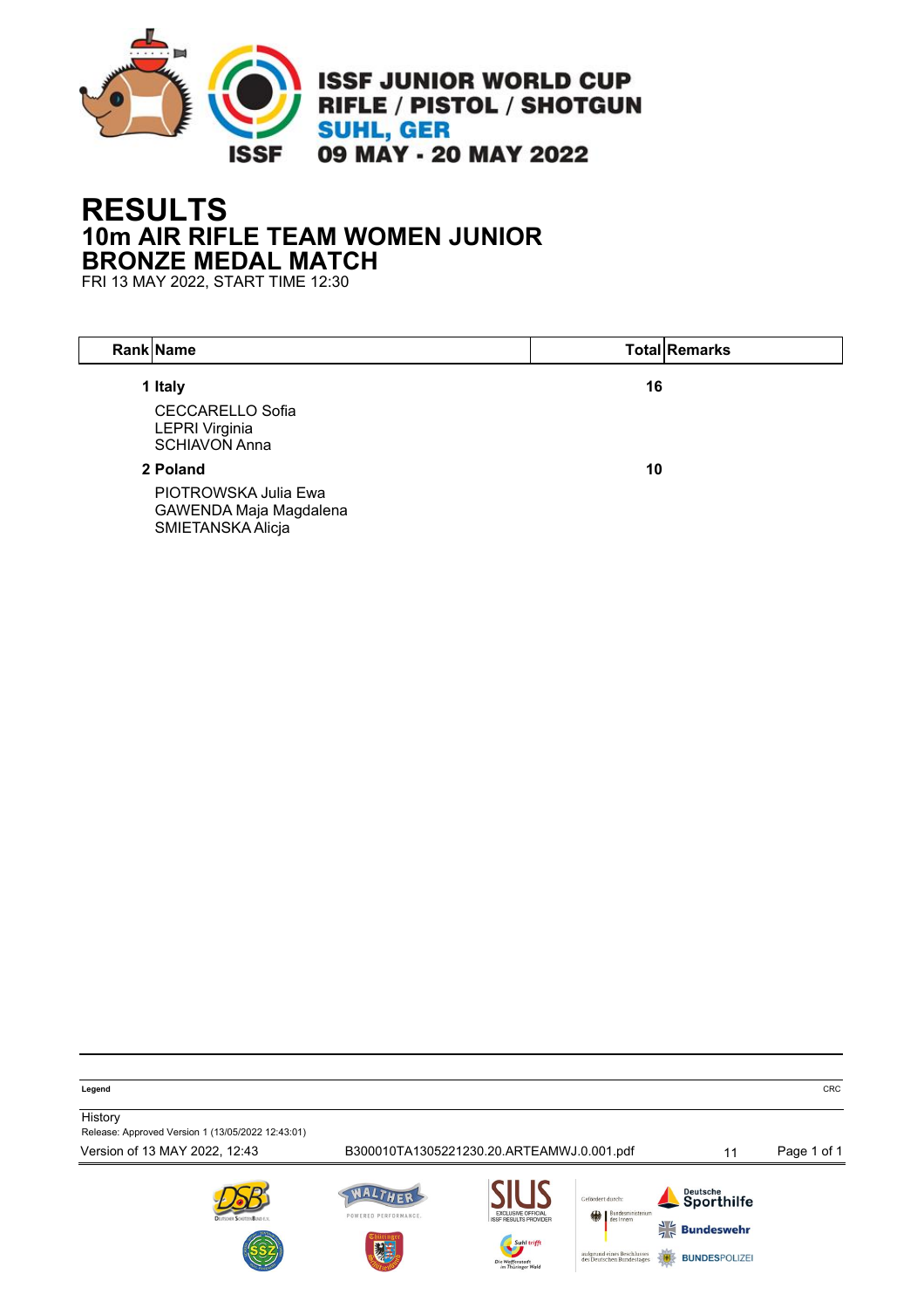

**ISSF JUNIOR WORLD CUP** RIFLE / PISTOL / SHOTGUN **SUHL, GER** 09 MAY - 20 MAY 2022

## **RESULTS 10m AIR RIFLE TEAM WOMEN JUNIOR QUALIFICATION STAGE 2**

FRI 13 MAY 2022, START TIME 11:00

|                         | Rank Bib No Name |                                | <b>Series</b> |                | <b>Total</b> | <b>Remarks</b> |
|-------------------------|------------------|--------------------------------|---------------|----------------|--------------|----------------|
|                         |                  |                                | $\mathbf{1}$  | $\overline{c}$ |              |                |
| $\mathbf{1}$            |                  | <b>KOR - Republic of Korea</b> |               | 316.2 316.4    | 632.6        | <b>GM</b>      |
|                         | 1480             | AN Yeeun                       |               | 105.9 105.8    | 211.7        |                |
|                         | 1482             | <b>KWON Eunji</b>              |               | 106.4 105.2    | 211.6        |                |
|                         | 1481             | <b>JANG Jeongin</b>            |               | 103.9 105.4    | 209.3        |                |
| $\overline{\mathbf{2}}$ |                  | <b>IND - India</b>             |               | 314.3 310.7    | 625.0        | <b>GM</b>      |
|                         | 1348             | <b>BORSE Arya</b>              |               | 105.3 104.4    | 209.7        |                |
|                         | 1364             | KHITTA Zeena                   |               | 104.6 104.3    | 208.9        |                |
|                         |                  | 1377 RAMITA Ramita             |               | 104.4 102.0    | 206.4        |                |
| 3                       |                  | <b>POL - Poland</b>            |               | 311.9 311.9    | 623.8        | <b>BM</b>      |
|                         | 1583             | PIOTROWSKA Julia Ewa           |               | 104.6 104.4    | 209.0        |                |
|                         |                  | 1577 GAWENDA Maja Magdalena    |               | 104.2 103.3    | 207.5        |                |
|                         | 1587             | SMIETANSKA Alicja              |               | 103.1 104.2    | 207.3        |                |
| $\overline{\mathbf{4}}$ |                  | <b>ITA - Italy</b>             |               | 312.7 311.0    | 623.7        | <b>BM</b>      |
|                         | 1429             | CECCARELLO Sofia               |               | 106.2 104.7    | 210.9        |                |
|                         | 1438             | <b>LEPRI Virginia</b>          |               | 103.4 103.6    | 207.0        |                |
|                         | 1451             | <b>SCHIAVON Anna</b>           |               | 103.1 102.7    | 205.8        |                |
| 5                       |                  | <b>HUN - Hungary</b>           |               | 311.7 311.8    | 623.5        |                |
|                         | 1326             | <b>BAJOS Gitta</b>             |               | 104.3 104.2    | 208.5        |                |
|                         | 1332             | NAGYBANYAI-NAGY Anna           |               | 104.0 104.4    | 208.4        |                |
|                         | 1337             | <b>TOTH Anna</b>               |               | 103.4 103.2    | 206.6        |                |
| 6                       |                  | <b>DEN - Denmark</b>           |               | 308.2 313.2    | 621.4        |                |
|                         | 1129             | KOCH Emma Norholm              |               | 103.3 104.9    | 208.2        |                |
|                         | 1127             | <b>ALEXIS Sara</b>             |               | 103.4 104.5    | 207.9        |                |
|                         | 1128             | <b>CHRISTENSEN Katrine</b>     |               | 101.5 103.8    | 205.3        |                |

Version of 13 MAY 2022, 11:32 Q300020TA1305221100.20.ARTEAMWJ.0.001.pdf 11 Page 1 of 2









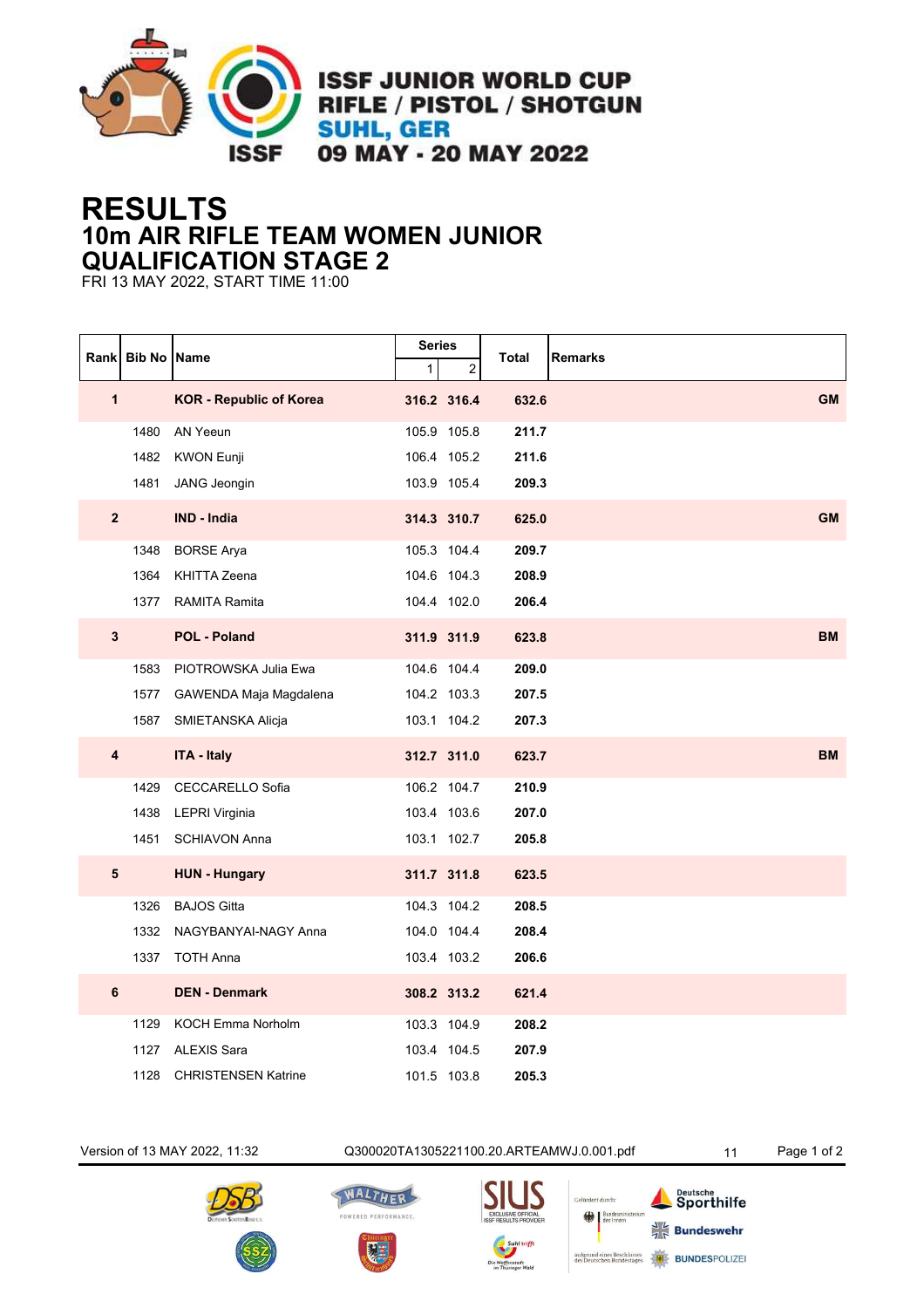|                | Rank Bib No Name |                          | <b>Series</b> |             | <b>Total</b> | <b>Remarks</b> |
|----------------|------------------|--------------------------|---------------|-------------|--------------|----------------|
|                |                  |                          |               | 2           |              |                |
| $\overline{7}$ |                  | <b>SUI - Switzerland</b> |               | 309.0 310.0 | 619.0        |                |
|                | 1670             | <b>KOCHER Jennifer</b>   |               | 104.1 104.4 | 208.5        |                |
|                | 1668             | <b>GOGNIAT Audrey</b>    |               | 102.7 103.2 | 205.9        |                |
|                | 1672             | SZABO BOUZA Marta        |               | 102.2 102.4 | 204.6        |                |
| 8              |                  | <b>SLO - Slovenia</b>    |               | 302.4 307.0 | 609.4        |                |
|                | 1626             | <b>SLAK Sara</b>         |               | 101.7 103.1 | 204.8        |                |
|                | 1617             | <b>CVIKL Anamaria</b>    |               | 101.9 101.4 | 203.3        |                |
|                | 1623             | MEDVED Teja              |               | 98.8 102.5  | 201.3        |                |

### Summary Number of athletes on this list: 24; Total number of athletes: 24; Total number of teams: 8

| Legend<br><b>Bib No</b><br><b>Bib Number</b>                                                                         |                           |                                                                                                                  |                                                                                                                     |                                                                                      |    | 93ED9E26    |
|----------------------------------------------------------------------------------------------------------------------|---------------------------|------------------------------------------------------------------------------------------------------------------|---------------------------------------------------------------------------------------------------------------------|--------------------------------------------------------------------------------------|----|-------------|
| History<br>Release: Approved Version 1 (13.05.2022 11:32:45)<br>Release: Preliminary Version 1 (13.05.2022 11:18:34) |                           |                                                                                                                  |                                                                                                                     |                                                                                      |    |             |
| Version of 13 MAY 2022, 11:32                                                                                        |                           | Q300020TA1305221100.20.ARTEAMWJ.0.001.pdf                                                                        |                                                                                                                     | 8967                                                                                 | 11 | Page 2 of 2 |
| Drutscien ScientificBuld E.V.                                                                                        | POWERED PERFORMANCE.<br>题 | <b>EXCLUSIVE OFFICIAL</b><br><b>ISSF RESULTS PROVIDER</b><br>Suhl trifft<br>Die Waffenstadt<br>im Thüringer Wald | Gefördert durch:<br>Bundesministerium<br>des Innern<br>编<br>aufgrund eines Beschlusses<br>des Deutschen Bundestages | Deutsche<br>Sporthilfe<br>$\frac{1}{7}$<br><b>Bundeswehr</b><br><b>BUNDESPOLIZEI</b> |    |             |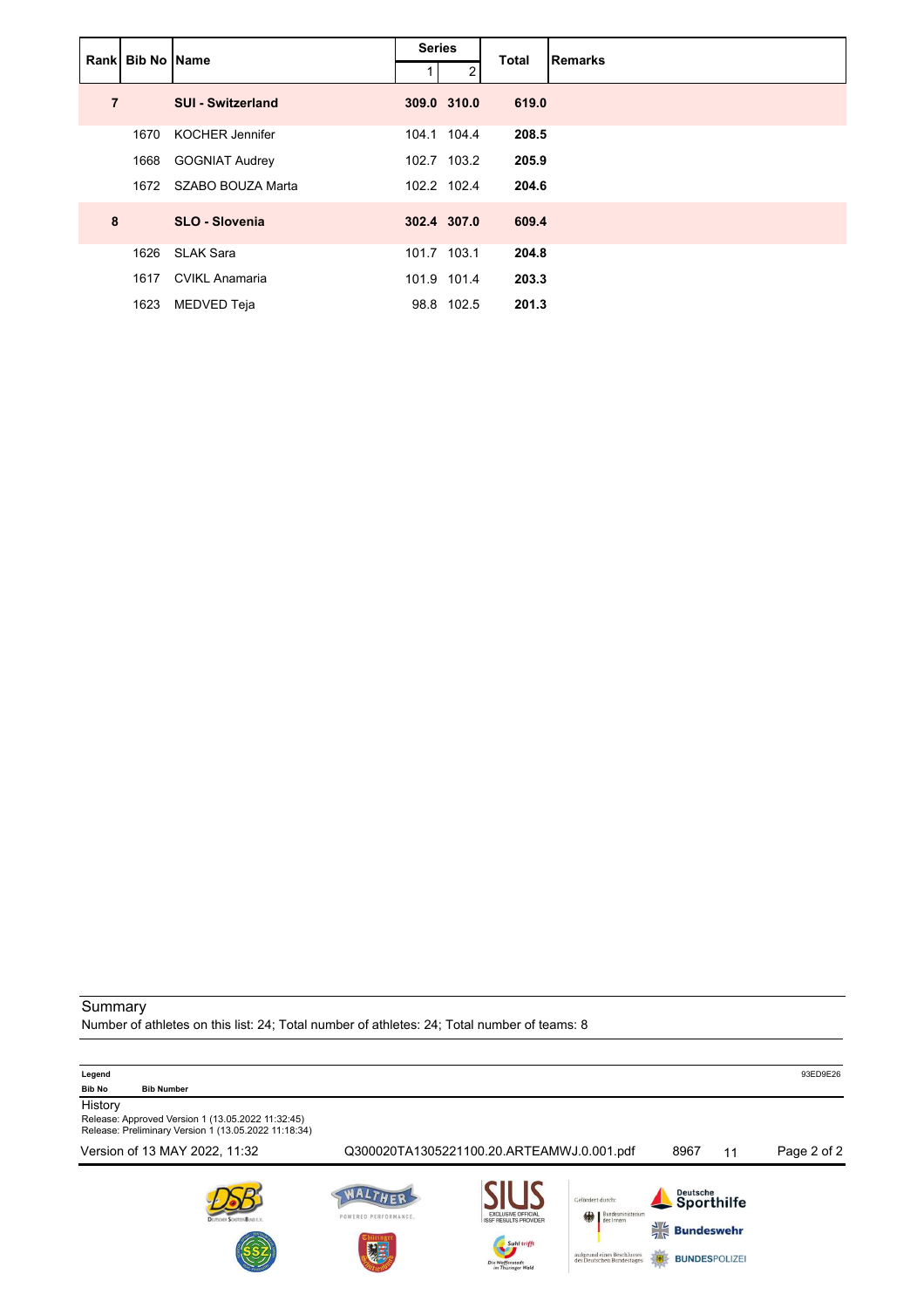

**ISSF JUNIOR WORLD CUP** RIFLE / PISTOL / SHOTGUN **SUHL, GER** 09 MAY - 20 MAY 2022

## **RESULTS 10m AIR RIFLE TEAM WOMEN JUNIOR QUALIFICATION STAGE 1**

FRI 13 MAY 2022, START TIME 09:00

|                | Rank Bib No Name |                            |              | <b>Series</b>     |   | Total | <b>Remarks</b>  |
|----------------|------------------|----------------------------|--------------|-------------------|---|-------|-----------------|
|                |                  |                            | $\mathbf{1}$ | 2                 | 3 |       |                 |
| $\mathbf{1}$   |                  | <b>IND - India</b>         |              | 314.4 312.2 315.2 |   | 941.8 | QS <sub>2</sub> |
|                | 1377             | <b>RAMITA Ramita</b>       |              | 105.7 103.2 105.5 |   | 314.4 |                 |
|                | 1364             | <b>KHITTA Zeena</b>        |              | 105.3 104.0 104.7 |   | 314.0 |                 |
|                |                  | 1348 BORSE Arya            |              | 103.4 105.0 105.0 |   | 313.4 |                 |
| $\overline{2}$ |                  | POL - Poland               |              | 313.6 311.9 313.8 |   | 939.3 | QS <sub>2</sub> |
|                | 1583             | PIOTROWSKA Julia Ewa       |              | 104.7 105.1 105.5 |   | 315.3 |                 |
|                | 1577             | GAWENDA Maja Magdalena     |              | 105.0 103.5 103.6 |   | 312.1 |                 |
|                |                  | 1587 SMIETANSKA Alicja     |              | 103.9 103.3 104.7 |   | 311.9 |                 |
| 3              |                  | <b>HUN - Hungary</b>       |              | 313.5 311.9 313.3 |   | 938.7 | QS <sub>2</sub> |
|                | 1337             | <b>TOTH Anna</b>           |              | 105.5 104.7 104.3 |   | 314.5 |                 |
|                | 1326             | <b>BAJOS Gitta</b>         |              | 103.5 103.7 105.1 |   | 312.3 |                 |
|                |                  | 1332 NAGYBANYAI-NAGY Anna  |              | 104.5 103.5 103.9 |   | 311.9 |                 |
| 4              |                  | <b>ITA - Italy</b>         |              | 314.9 313.4 310.2 |   | 938.5 | QS <sub>2</sub> |
|                | 1429             | <b>CECCARELLO Sofia</b>    |              | 105.8 105.7 105.0 |   | 316.5 |                 |
|                | 1451             | <b>SCHIAVON Anna</b>       |              | 104.4 104.6 102.9 |   | 311.9 |                 |
|                |                  | 1438 LEPRI Virginia        |              | 104.7 103.1 102.3 |   | 310.1 |                 |
| 5              |                  | <b>DEN - Denmark</b>       |              | 313.6 310.5 313.5 |   | 937.6 | QS <sub>2</sub> |
|                | 1129             | <b>KOCH Emma Norholm</b>   |              | 104.6 104.3 104.1 |   | 313.0 |                 |
|                | 1127             | <b>ALEXIS Sara</b>         |              | 104.6 103.4 104.9 |   | 312.9 |                 |
|                | 1128             | <b>CHRISTENSEN Katrine</b> |              | 104.4 102.8 104.5 |   | 311.7 |                 |
| 6              |                  | SLO - Slovenia             |              | 314.3 312.8 310.4 |   | 937.5 | QS <sub>2</sub> |
|                | 1623             | MEDVED Teja                |              | 105.1 104.7 103.8 |   | 313.6 |                 |
|                | 1617             | <b>CVIKL Anamaria</b>      |              | 105.4 103.5 103.5 |   | 312.4 |                 |
|                | 1626             | <b>SLAK Sara</b>           |              | 103.8 104.6 103.1 |   | 311.5 |                 |

Version of 13 MAY 2022, 10:44 Q300010TA1305220900.20.ARTEAMWJ.0.001.pdf 11 Page 1 of 3







Bunde<br>decis

Deutsche<br>Sporthilfe  $\frac{1}{16}$  Bundeswehr **BUNDESPOLIZEI**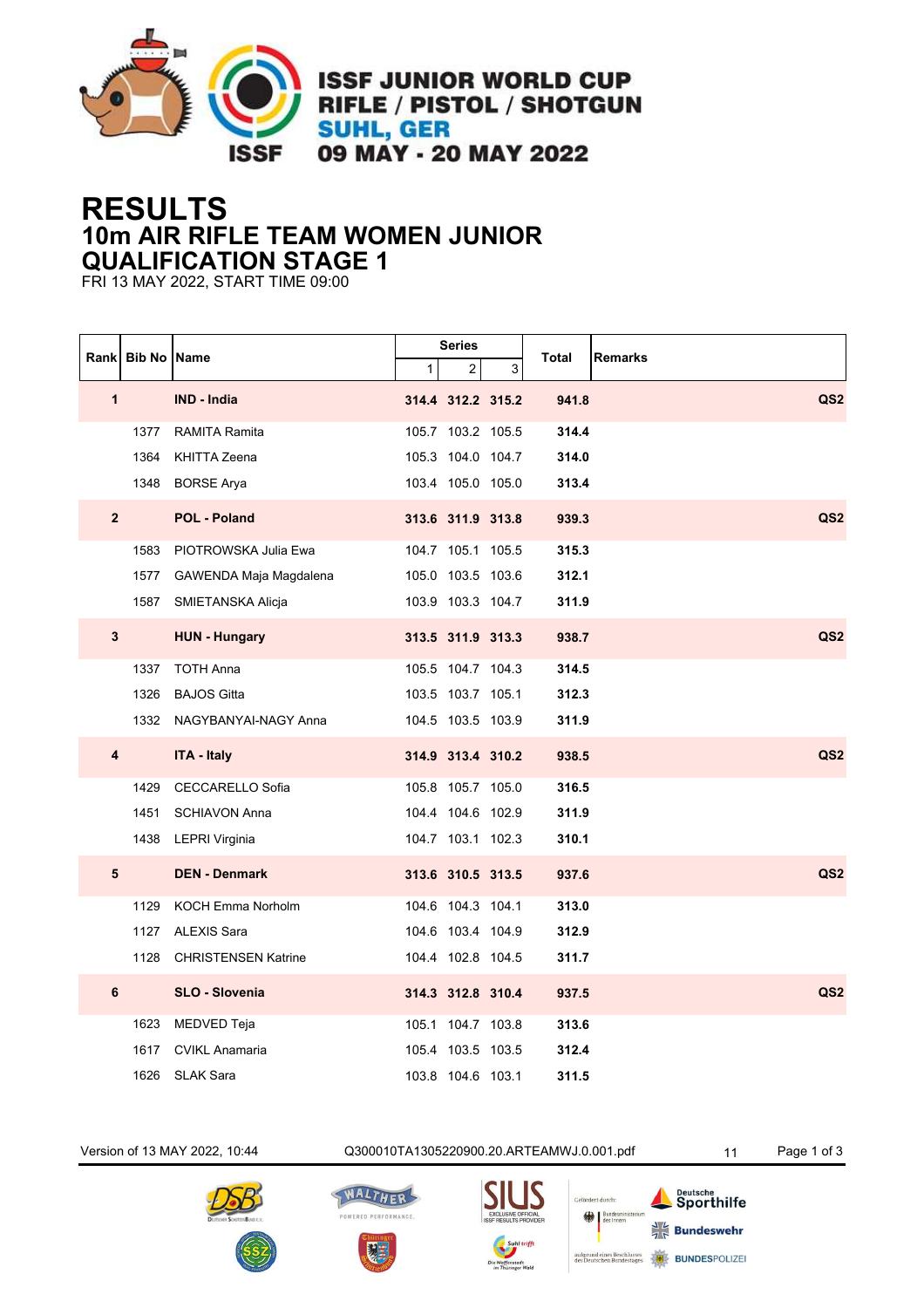|                | Rank Bib No Name |                                |                | <b>Series</b>     |   | Total | <b>Remarks</b>  |
|----------------|------------------|--------------------------------|----------------|-------------------|---|-------|-----------------|
|                |                  |                                | 1 <sup>1</sup> | $\overline{2}$    | 3 |       |                 |
| $\overline{7}$ |                  | <b>KOR - Republic of Korea</b> |                | 312.4 310.6 312.8 |   | 935.8 | QS <sub>2</sub> |
|                | 1482             | <b>KWON Eunji</b>              |                | 104.4 104.9 105.2 |   | 314.5 |                 |
|                | 1480             | AN Yeeun                       |                | 104.7 103.1 104.3 |   | 312.1 |                 |
|                | 1481             | JANG Jeongin                   |                | 103.3 102.6 103.3 |   | 309.2 |                 |
| $\bf{8}$       |                  | <b>SUI - Switzerland</b>       |                | 310.1 311.4 311.0 |   | 932.5 | QS <sub>2</sub> |
|                | 1668             | <b>GOGNIAT Audrey</b>          |                | 102.9 105.2 104.3 |   | 312.4 |                 |
|                | 1670             | <b>KOCHER Jennifer</b>         |                | 103.5 103.3 103.7 |   | 310.5 |                 |
|                |                  | 1672 SZABO BOUZA Marta         |                | 103.7 102.9 103.0 |   | 309.6 |                 |
| 9              |                  | <b>CZE - Czech Republic</b>    |                | 311.7 310.2 308.8 |   | 930.7 |                 |
|                | 1113             | STEFANKOVA Katerina            |                | 106.1 104.7 102.9 |   | 313.7 |                 |
|                | 1121             | <b>ZRUSTOVA Adela</b>          |                | 103.7 102.9 102.5 |   | 309.1 |                 |
|                | 1106             | <b>MACHOVA Lucie</b>           |                | 101.9 102.6 103.4 |   | 307.9 |                 |
| 10             |                  | <b>NOR - Norway</b>            |                | 312.0 310.0 308.4 |   | 930.4 |                 |
|                | 1556             | NOR-WOLL Pernille              |                | 105.0 105.9 103.4 |   | 314.3 |                 |
|                | 1553             | <b>JOHANNESSEN Julie</b>       |                | 104.3 101.7 102.4 |   | 308.4 |                 |
|                |                  | 1552 HUSER Hanna Synnoeve      |                | 102.7 102.4 102.6 |   | 307.7 |                 |
| 11             |                  | <b>GER</b> - Germany           |                | 307.6 310.4 312.3 |   | 930.3 |                 |
|                | 1309             | <b>WEHREN Hannah</b>           |                | 103.1 103.8 104.4 |   | 311.3 |                 |
|                | 1281             | <b>DRIESSEN Franziska</b>      |                | 102.2 103.2 104.9 |   | 310.3 |                 |
|                | 1310             | WEINDORF Larissa               |                | 102.3 103.4 103.0 |   | 308.7 |                 |
| 12             |                  | JPN - Japan                    |                | 308.5 307.1 312.5 |   | 928.1 |                 |
|                | 1465             | NOBATA Misaki                  |                | 104.8 102.4 104.7 |   | 311.9 |                 |
|                | 1463             | <b>MIURA Rio</b>               |                | 101.8 103.6 104.0 |   | 309.4 |                 |
|                | 1466             | YAMADA Sara                    |                | 101.9 101.1 103.8 |   | 306.8 |                 |
| 13             |                  | <b>SVK - Slovakia</b>          |                | 308.1 309.7 310.0 |   | 927.8 |                 |
|                | 1693             | POLJOVKOVA Alica               |                | 103.3 104.9 102.8 |   | 311.0 |                 |
|                | 1692             | NOVOTNA Kamila                 |                | 104.1 102.7 103.8 |   | 310.6 |                 |
|                | 1690             | NAKATOVA Zuzana                |                | 100.7 102.1 103.4 |   | 306.2 |                 |
| 14             |                  | <b>ISR</b> - Israel            |                | 307.3 306.3 311.4 |   | 925.0 |                 |
|                | 1418             | <b>TASHTCHIEV Olga</b>         |                | 104.5 104.6 105.3 |   | 314.4 |                 |
|                | 1417             | <b>STERNBERG Shiri Elit</b>    |                | 101.3 101.1 103.2 |   | 305.6 |                 |
|                | 1415             | <b>GOLDFADEN Ella</b>          |                | 101.5 100.6 102.9 |   | 305.0 |                 |

Version of 13 MAY 2022, 10:44 Q300010TA1305220900.20.ARTEAMWJ.0.001.pdf 11 Page 2 of 3